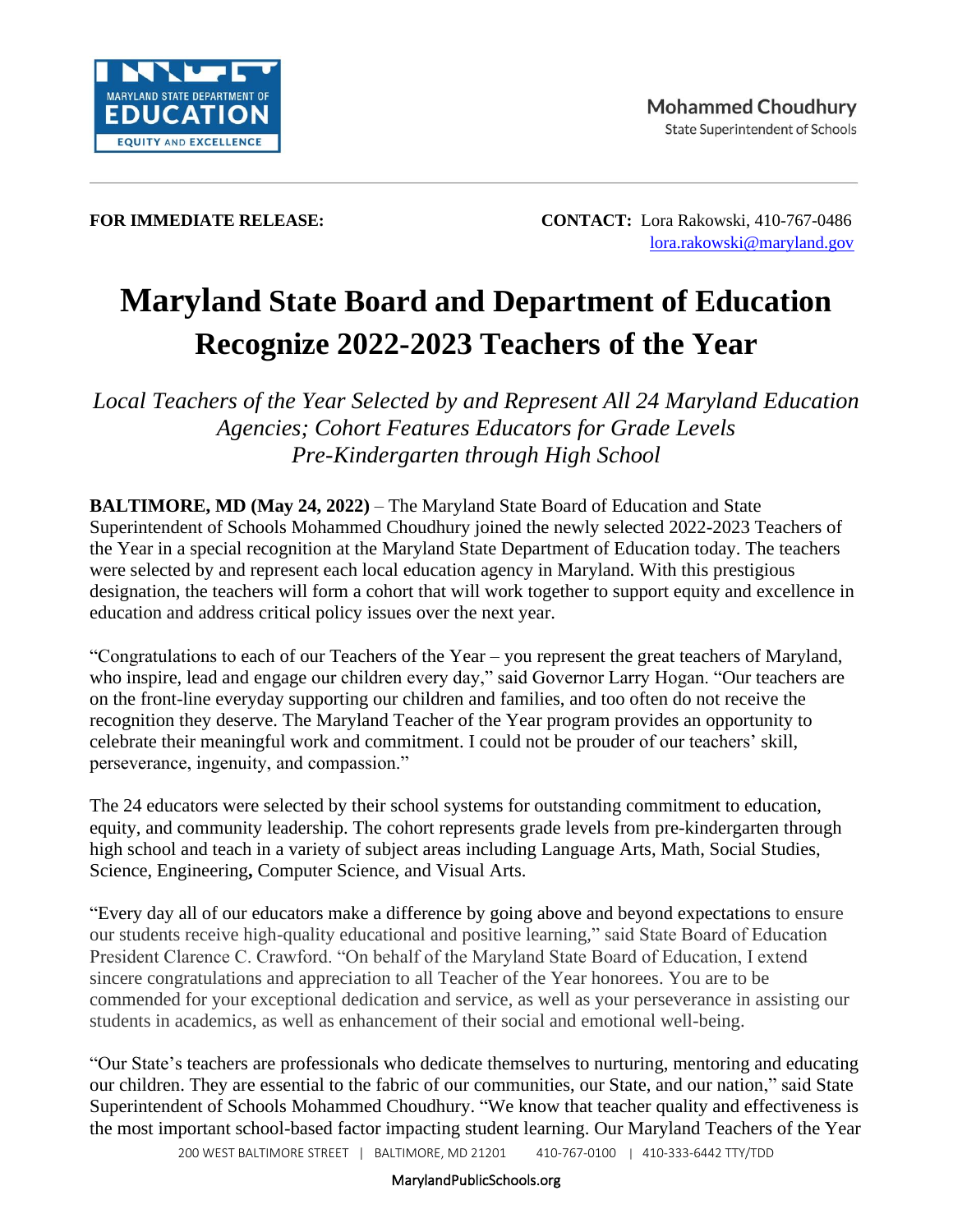distinguish themselves by setting an unparalleled benchmark for public service, creativity, and love of learning. As a cohort, they will help lead us forward as we implement the Blueprint and ensure every Maryland child has access to an excellent and meaningful education."

The local winners will compete for the title of Maryland Teacher of the Year, which will be announced this fall. The individual selected as Maryland Teacher of the Year will also compete with all the other state winners across the country for the title of National Teacher of the Year.

The mission of the Maryland Teacher of the Year Program is to honor, promote, and celebrate excellence in the teaching profession. The program helps recognize the invaluable contributions of all classroom teachers, who help Maryland children flourish and grow.

# **Teachers of the Year from Each County and Baltimore City**

**Allegany County Public Schools** Amy Rice, Cash Valley Elementary School, Grade 2

**Anne Arundel County Public Schools** Charles Whittaker, Center of Applied Technology North, HVAC Instructor, Grades 9-12

**Baltimore City Public Schools** Berol Dewdney, The Commodore John Rodgers School, Pre-Kindergarten

**Baltimore County Public Schools** Alicia Amaral Freeman, Franklin Elementary School, ESOL, Grades K-5

**Calvert County Public Schools** Rachael Ulmer, Huntingtown High School, English, Grades 9-12

**Caroline County Public Schools** Mirta Valdes-Bradner, North Caroline High School, 1-4 & AP Spanish, Grades 9-12

> **Carroll County Public Schools** Erica McAndrew, Spring Garden Elementary School, Grade 1

**Cecil County Public Schools** Nadeline Fleischer-Pile, Perryville Elementary School, English Language Arts, Grade 4

**Charles County Public Schools** Morghan Hungerford, Arthur Middleton Elementary School, Grade 2

**Dorchester County Public Schools**

Philip Sham Albert, North Dorchester High School, Project Lead the Way Engineering and Mathematics, Grades 9-12

**Frederick County Public Schools**

Jonathan Kurtz, Governor Thomas Johnson High School, Music, Grades 9-12

MarylandPublicSchools.org